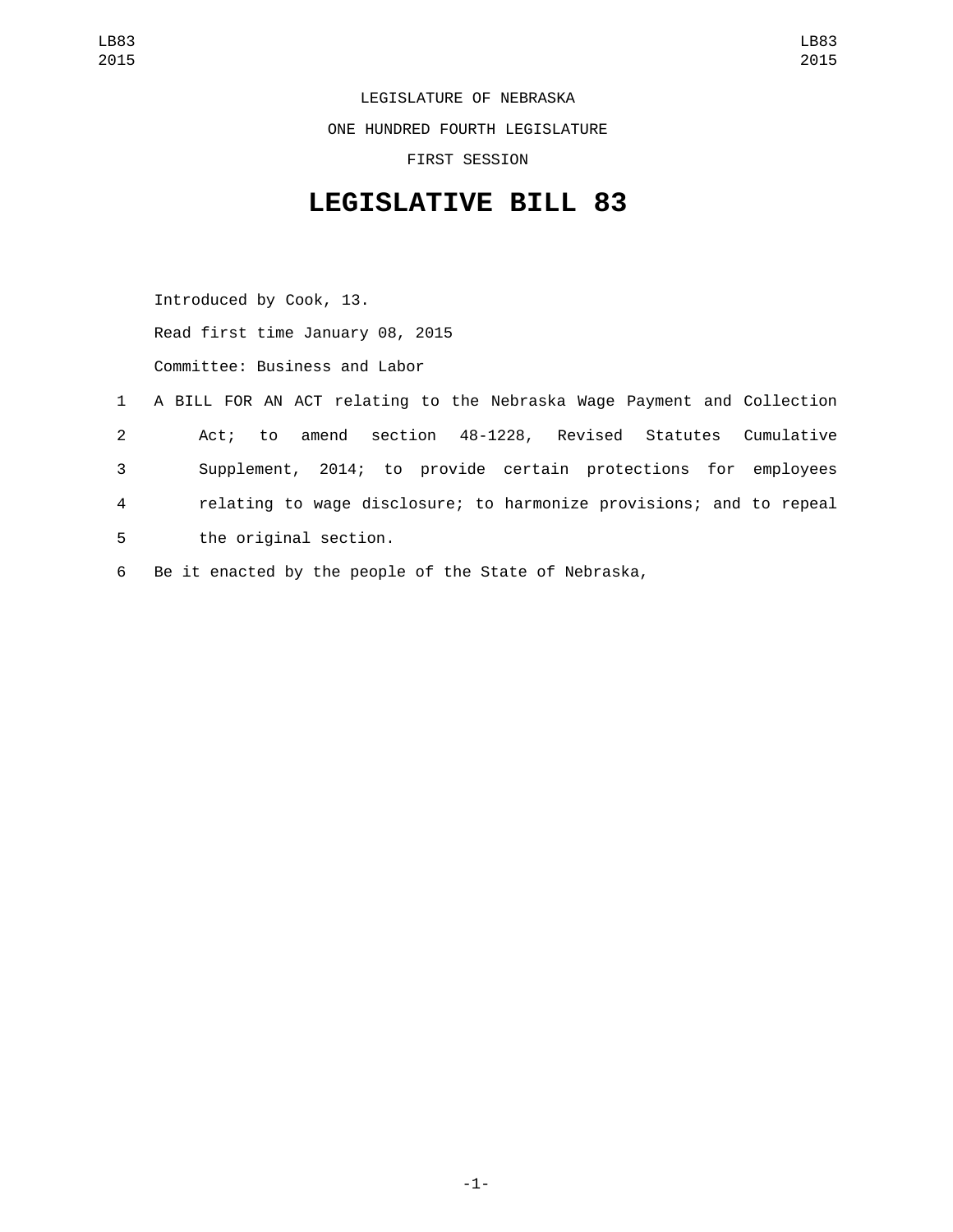| LB83<br>2015   | LB83<br>2015                                                             |
|----------------|--------------------------------------------------------------------------|
| 1              | Section 1. Section 48-1228, Revised Statutes Cumulative Supplement,      |
| $\overline{2}$ | 2014, is amended to read:                                                |
| 3              | 48-1228 Sections 48-1228 to 48-1234 and section 2 of this act shall      |
| 4              | be known and may be cited as the Nebraska Wage Payment and Collection    |
| 5              | Act.                                                                     |
| 6              | Sec. 2. (1) An employer shall not:                                       |
| 7              | (a) Require nondisclosure by an employee of his or her wages as a        |
| 8              | condition of employment;                                                 |
| 9              | (b) Require an employee to sign a waiver or other document which         |
| 10             | purports to deny an employee the right to disclose the employee's wages; |
| 11             | Take any adverse employment action against an employee for<br>(C)        |
| 12             | disclosing the employee's own wages or discussing another employee's     |
| 13             | wages which have been disclosed voluntarily;                             |
| 14             | (d) Coerce, intimidate, or threaten an employee to discourage that       |
| 15             | employee's disclosure of his or her wages, interfere with an employee's  |
| 16             | efforts to disclose his or her wages, or discipline an employee for      |
| 17             | disclosing his or her wages; or                                          |
| 18             | (e) Retaliate against an employee for asserting rights or remedies       |
| 19             | under this section.                                                      |
| 20             | (2) Nothing in this section shall be construed to:                       |
| 21             | (a) Create an obligation on any employer or employee to disclose         |
| 22             | wages;                                                                   |
| 23             | (b) Permit an employee, without the written consent of the employer,     |
| 24             | disclose proprietary information, trade secret information, or<br>to     |
| 25             | information that is otherwise subject to a legal privilege or protected  |
| 26             | by $law$ ;                                                               |
| 27             | (c) Diminish any existing rights under the National Labor Relations      |
| 28             | Act, 29 U.S.C. 151 et seq.; or                                           |
| 29             | (d) Permit the employee to disclose wage information of other            |
| 30             | employees to a competitor of their employer.                             |
| 31             | (3) An employer that provides an employee handbook to its employees      |

-2-